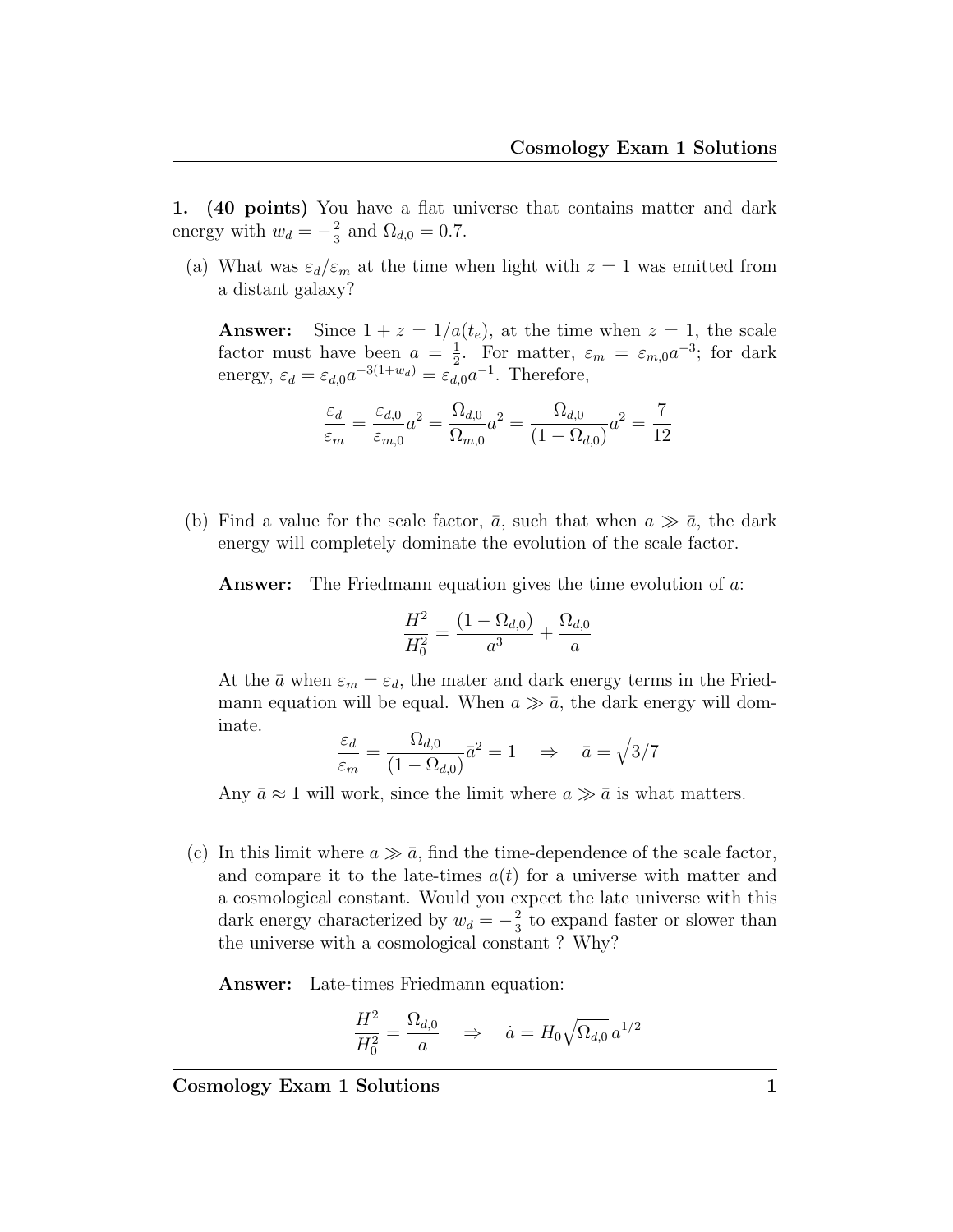Integrating (but leaving the lower limits unspecified), we find

$$
\int^a \frac{da'}{\sqrt{a'}} = H_0 \sqrt{\Omega_{d,0}} \int^t dt' \quad \Rightarrow \quad 2\sqrt{a} = H_0 \sqrt{\Omega_{d,0}} t + \text{const}
$$

The result is

$$
a = [0.418H_0 t + \text{const}]^2
$$

This  $a \sim t^2$  growth is slower than the exponential growth produced by a cosmological constant. This is because this form of dark energy has an energy density that decreases (like  $a^{-1}$ ) as the universe expands, while the energy density due to a cosmological constant remains constant.

2. (50 points) Find the requirement that  $w_e$  of the dominant form of energy in the early universe must meet for there to be a finite horizon distance.

(a) Start with equation (5.51), but write down a form that applies to all times, not just the present. Then show that this is the distance a photon will travel to get to the origin in a universe described by a Robertson-Walker metric.

**Answer:** Using the Robertson-Walker metric, for a photon,  $ds = 0$ . If it's traveling toward the origin,  $d\Omega = 0$ . So we're left with

$$
0 = -c^2 dt^2 + a^2 dr^2 \quad \Rightarrow \quad c \, dt = a \, dr
$$

Integrating this for a photon traveling since  $t = 0$ , we get the horizon distance

$$
d_{\rm hor}(t) = c \int_0^t \frac{dt'}{a}
$$

(b) Write down the Friedmann equation for a flat, very early universe where one component with the largest  $w = w_e$  will dominate. Use this (not the process leading to equation 5.52) to find under what conditions the integral for the horizon distance diverges or converges. Does this result apply to non-flat universes as well?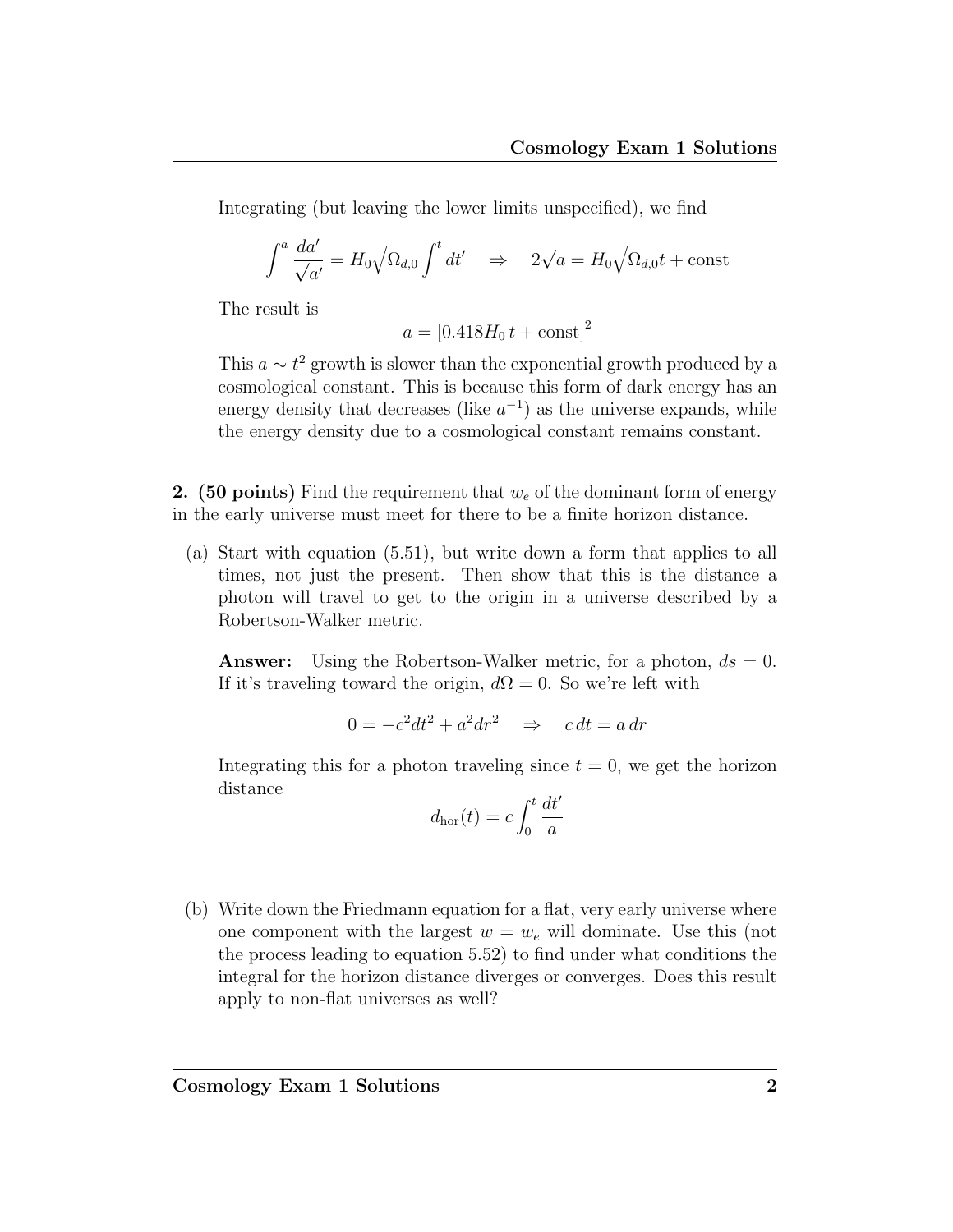**Answer:** With the dominant term for  $a \ll 1$  only,

$$
\frac{H^2}{H_0^2} = \frac{\Omega_{e,0}}{a^{3(1+w_e)}} \quad \Rightarrow \quad \dot{a} \propto a^{(1+3w_e)/2}
$$

Here, I've dropped the overall multiplying constants and used proportionality, since all we care about is convergence or divergence of the  $d_{\text{hor}}$  integral.

$$
d_{\rm hor} \propto \int_0^a da \, a^{(1+3w_e)/2-1} = \left. \frac{a^{(1+3w_e)/2}}{(1+3w_e)/2} \right|_0^a
$$

This integral diverges at the lower limit unless  $(1 + 3w_e)/2 > 0$ , or  $w_e > -\frac{1}{3}$  $\frac{1}{3}$ .

With non-flat universes, we have

$$
\frac{H^2}{H_0^2} = \frac{\Omega_{e,0}}{a^{3(1+w_e)}} + \frac{1-\Omega_0}{a^2}
$$

For  $w_e > -\frac{1}{3}$  $\frac{1}{3}$ , the first term will still be dominant as  $a \to 0$ , so the argument will not change. For  $w_e \leq -\frac{1}{3}$ , the curvature will dominate, and we will get something like an empty universe with  $\kappa = -1$ , where  $a \propto t$ . In that case,

$$
d_{\rm hor} \propto \int_0^t \frac{dt}{t} \to \infty
$$

So again, it makes no difference.

(c) Can you generalize your result for the early universe to the present or not? Explain.

**Answer:** The integral for  $d_{\text{hor}}$  can diverge only at the lower limit, unless  $a = 0$  for any finite value of t. If you have a model with a Big Crunch and you try to get  $d_{\text{hor}}$  for a time *after* the Big Crunch, this could happen. But that value would not be meaningful. Otherwise, if you have a finite  $d_{\text{hor}}$  for an arbitrarily small time, it will always remain finite, and if it's infinite, it will always remain so.